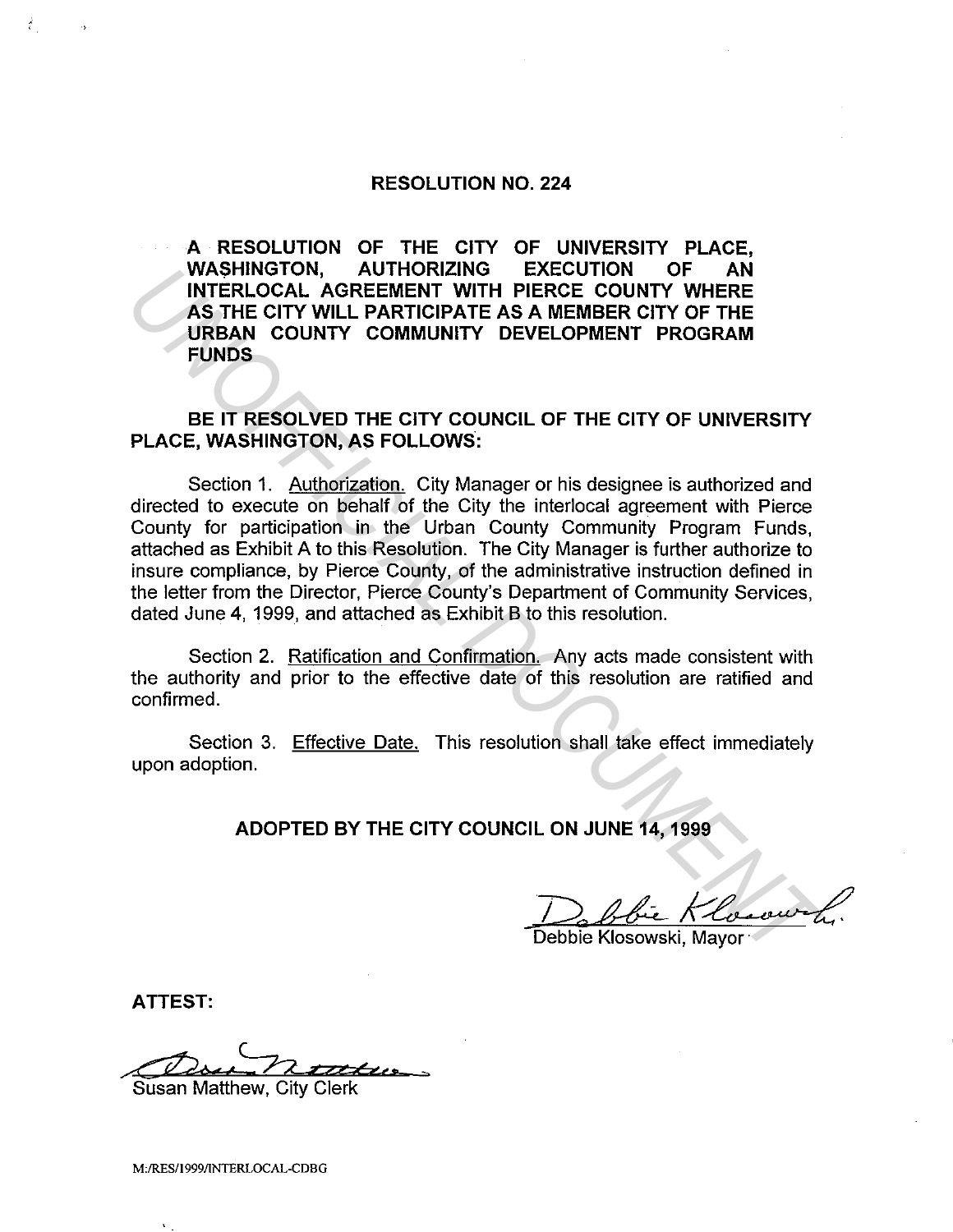## COOPERATION AGREEMENT FOR URBAN COUNTY COMMUNITY DEVELOPMENT PROGRAM FUNDS

THIS AGREEMENT, made and entered into by and between Pierce County (hereinafter called the County) and the City of University Place (hereinafter called the City) this day of , 1999, is hereby approved in its entirety.

## WITNESSETH:

WHEREAS, Pierce County, as administrator of an Urban County Consortium of the County and its members Cities and Towns is entitled to received Community Development Block Grant (CDBG), Emergency Shelter Grant (ESG), and HOME Investment Partnership (HOME) funds for fiscal years 2000, 2001, and 2002, under provisions of Title I of the Housing and Community Development Act of 1974 (as amended), the Stewart B. McKinney Homeless Assistance Act (as amended) and the HOME Partnership Investment Act, and applicable Federal regulations adopted pursuant thereto; and WITNESSETH:<br>
WHEREAS, Pierce County, as administrator of an Urban County Consortium<br>
ne County and its members Cities and Towns is entitled to received Community<br>
bevelopment Blook Grant (CDBC), Emergency Shelter Grant (ES

WHEREAS, the amount of the federal grant funds to which the County Consortium may be entitled under the said Acts is, in part, dependent upon the characteristics of the County's unincorporated area population together with the resident population of cooperating cities and towns, exclusive of the City of Tacoma, and other eligible general local governments, which hereafter may become entitlement communities, as defined by the Department of Housing and Urban Development (HUD); and

WHEREAS, it was determined to be of mutual benefit for the parties to this agreement to jointly undertake a Community Development Program as required by said acts and applicable Federal regulations, and

WHEREAS, the agreements must be submitted for final approval to the Department of Housing and Urban Development.

NOW, THEREFORE, it is mutually covenanted and agreed as follows:

- 1. The City, by this agreement elects to participate with the County as part of the Urban County Consortium, utilizing CDBG, ESG, and HOME funds for fiscal years 2000,2001, and 2002 along with such program income generated from the expenditure of said funds.
- 2. Upon certification by the Department of Housing and Urban Development of the County Consortium's eligibility to received grant funds under the said Acts, and upon meeting all other criteria established by HUD, the parties hereto agree to cooperate to undertake or assist in undertaking, community renewal and lower income housing assistance activities,

1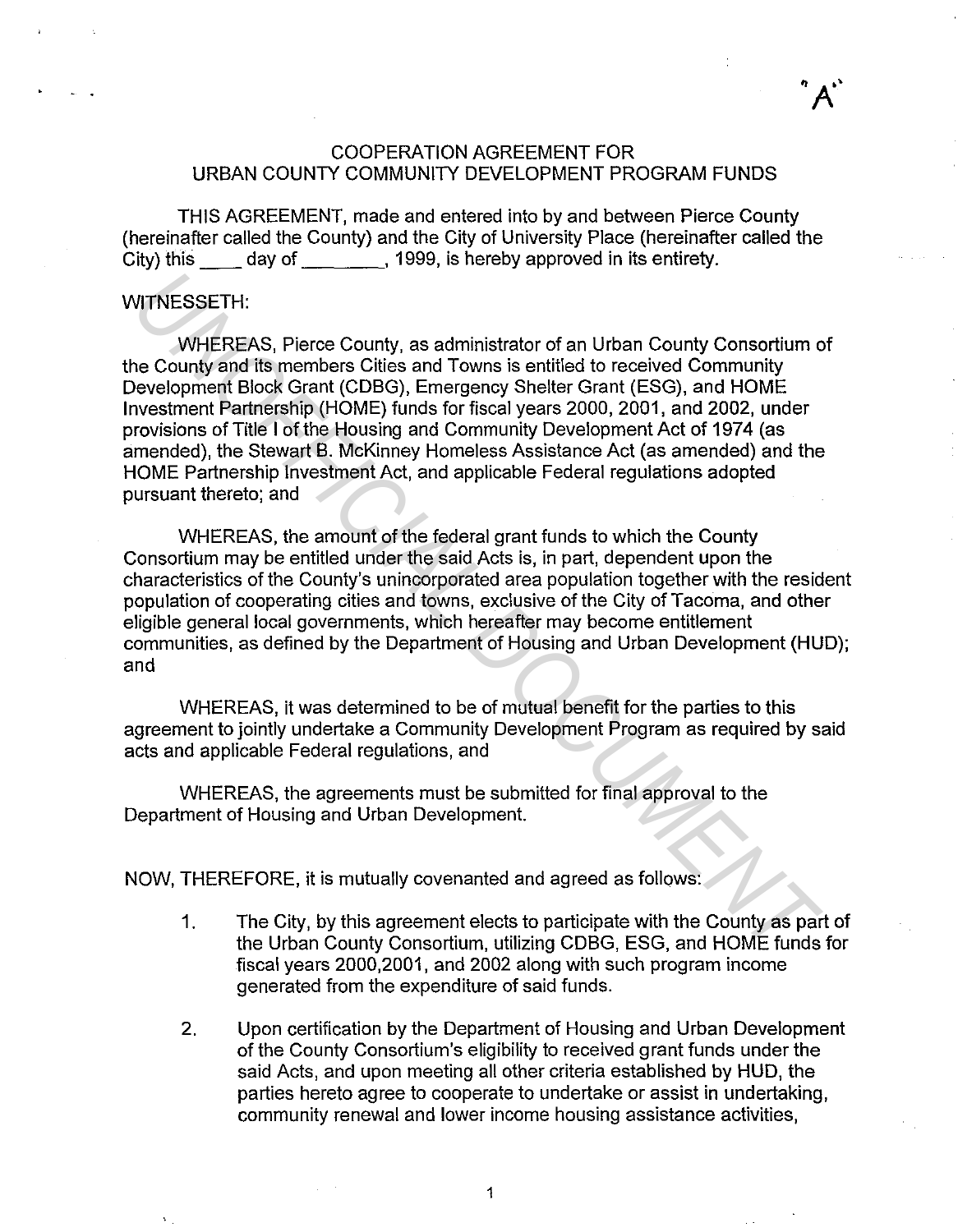specifically urban renewal and publicly assisted housing. In additional, to ensure successful accomplishment of the Community Development Program and housing goals, the City further agrees to undertake necessary actions, as determined by the County, to carry out the Community Development Program and Consolidated Plan. It is expressly understood that in the event the City refuses to take the necessary actions to facilitate accomplishment of the program or housing goals, or takes an action which impedes of precludes such accomplishment for which HUD imposes sanctions against the County, resulting in disallowance of certain expenditures, the City agrees to reimburse the County for such disallowed costs.

- 3. The final approval of all funding allocations and proposed activities must be secured through a formal Action Plan submitted annually to HUD by the County as part of the County's Consolidated Plan. It is expressly understood that the County assumes full responsibility and all obligations for program administration as specified in the aforementioned Acts and the regulations thereunder. It is further understood that this responsibility includes making final determination regarding the content of the Consolidated Plan and the Action Plan including the allocation of funds therefore, provided that all such programs or activities, if approved shall not commence until and unless the County is satisfied that said programs or activities will be carried out in accordance with all relevant State, Federal and local laws and regulations which may affect the County's obligations as applicant. to facilitate accomplishment of the program or housing goals, or takes a<br>calion which impedes of predudes such accomplishment for which HUD<br>imposes sanctions against the County, resulting in disallowance of certa<br>expenditu
	- 4. To assure continuity of citizen participation, the County Council has by ordinance established a Citizens' Advisory Board reporting to the County Executive, whose responsibilities shall included, but not necessarily be limited to:
		- a. Developing an annual Needs Assessment that identifies Community Development needs and recommends long and shortterm objectives, and program priorities.
		- b. Soliciting and reviewing project proposals consistent with the objectives identified in Subsection a, above.
		- c. Recommending project proposals to the County Executive for funding.
		- d. Conducting public hearings relevant to the determination of needs, and the funding of new projects to meet those needs and performance under the grants.

2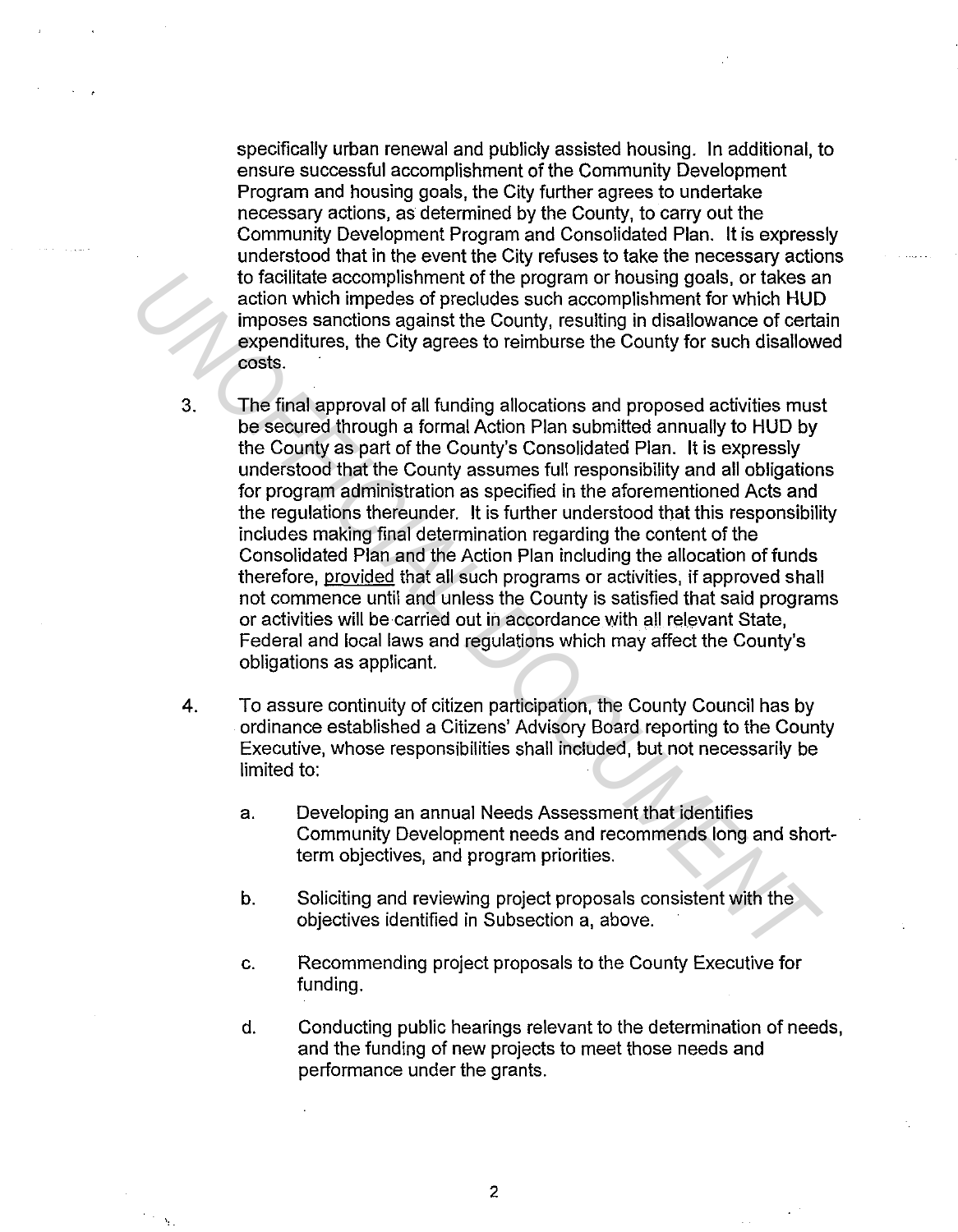- 5. All actions necessary to ensure compliance with Federal regulations, and requirements shall be taken with regard to: Section 104 (b) of Title I of the Housing and Community Development Act of 1974 (as amended); Title IV of the Civil Rights Act of 1964; the Fair Housing Act; Section 109 of Title I of the Housing and Community Development Act of 1974 (as amended); and other applicable laws. Further, funds will not be made available for activities in or in support of any cooperating unit of general government that does not affirmatively further fair housing within its own jurisdiction or impedes the County's actions to comply with its fair housing certification.
- The County shall provided and maintain the necessary professional staff or retain the services of qualified personnel, including consultants, to provide technical assistance to the Citizens' Advisory Board and to the City or City, and to monitor and evaluate the on-going performance of the Community Development program, provided, that funding for such services shall be included in the annual Action Plan.
- 7. This agreement shall automatically be renewed at the end of each threeyear qualification period, unless changes to the agreement are required by HUD that would require the execution of a new agreement, or if the City provides written notice it elects not to participate in the new qualification period. This agreement will remain in effect until CDBG, ESG, and HOME funds and program income received within the respective qualification period are expended and funded activities are completed. activities in or in support of any cooperating unit of general government<br>tind does not affirmatively further fair housing within its own jurisdiction<br>impedes the County stacitors to comply with its fair housing certificat

Neither party may terminate or withdraw from this agreement while it remains in effect except as a result of HUD action, or the County fails to qualify as an Urban County, or the County does not receive a grant in any of the three-year periods. The County will notify the City of the right to withdraw, per the Urban County Qualification Notice.

Failure by either party to adopt an amendment to the agreement incorporating all changes necessary to meet the requirements for cooperation agreements set forth in the Urban County Qualification Notice, and to submit the amendment to HUD as provided in the Urban County Qualification Notice will void the automatic renewal of such qualification period.

In addition, during such program years, or such additional time as may be required to expend the CDBG, ESG, or HOME funds granted to the parties during that period and any program income generated as a result thereof, both parties shall do everything within their power to promote the implementation of the Consolidated Plan and the annual Action Plan.

8. Pursuant to 24 CFR 270.501 (b), if it receives funding from the program, the City is subject to the same regulations applicable to subrecipients,

3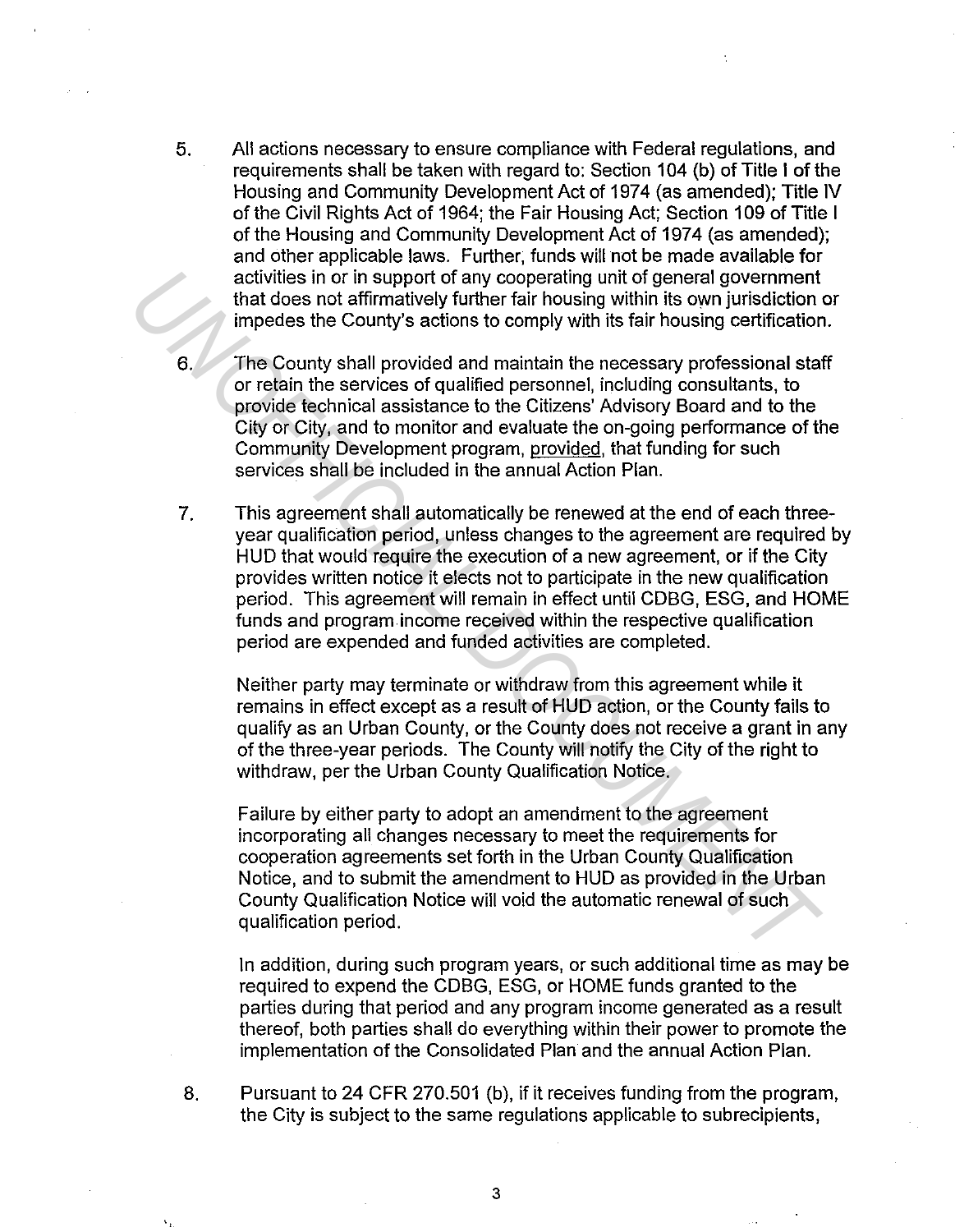including the requirement of a written agreement set forth in 24 CFR 570.503.

- 9. In the event that the expenditure of Community Development Program funds provided hereunder generate any program income:
	- a. The City must inform the County of any program income generated;
	- b. Any such program income must be paid to the County or, upon approval of the County, may be retained by the City to accomplish the objectives of the program;
	- c. Any program income the City is authorized to retain may only be used for eligible Community Development Program activities and the appropriate records of such funds and their use must be maintained;
	- d. That upon the event of closeout of this Agreement, of a change in the status of the City, any program income retained in the control of the City at that time, or subsequently received, shall be paid to the County; and,
	- e. The County shall retain responsibility for monitoring and reporting on the use of such program income.
- 10. Real property acquired or improved by the City with Community Development Program funds shall be managed in accordance with the Reversion of Assets policy established by the County based on the standards set forth in 24 CFR 85; entitled "Administrative Requirements for Grants and Cooperative Agreements to State, Local and Federally Recognized Indian Tribal Governments", and specifically paragraph 31 relating to Real Property. **a.** The City must inform the County of any program income generation.<br>
Any such program income must be paid to the County or, upon<br>
approval of the County, may be retained by the City to accompl<br>
the objectives of the pro
	- 11. The City shall comply with the Use of Force Policy adopted by the County. In accordance with section 519 of Public Law 101-144, (the 1990 HUD Appropriations Act), City certifies that it has adopted and is enforcing a policy:
		- a. Prohibiting the use of excessive force by law enforcement agencies within its jurisdiction against any individuals engaged in nonviolent civil rights demonstration; and
		- b. Enforcing applicable State and local laws against physically barring entrance to or exit from a facility or location which is the subject of such nonviolent civil rights demonstrations within jurisdictions.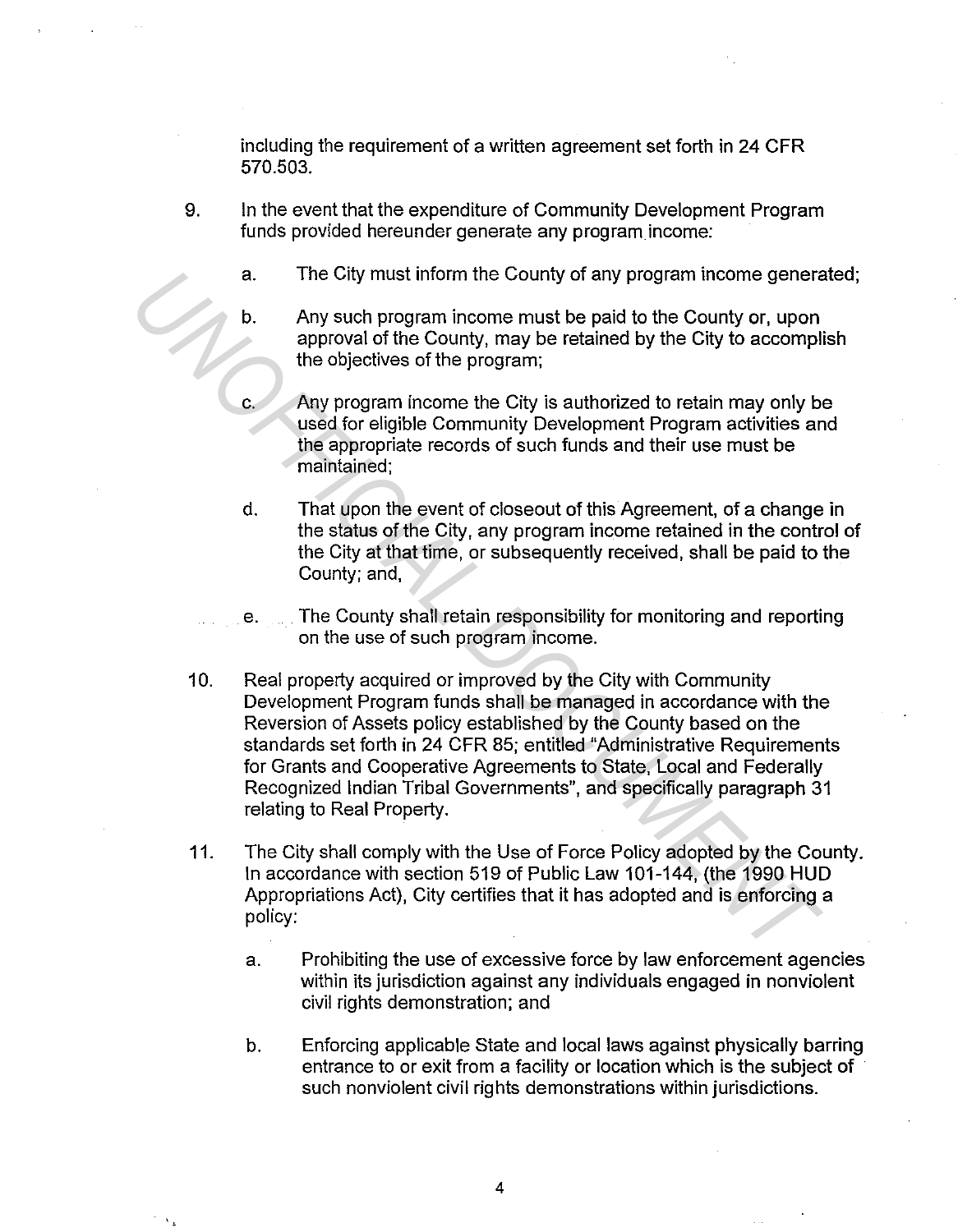11. The City:

"

- a. May not apply for grants under the Small Cities or States CDBG Programs from appropriations for fiscal years during the period in which it is participating in the Urban County's CDBG program; and
- b. May not participate in a HOME Consortium except through the Urban County, regardless of whether the Urban County receives a HOME formula allocation.

| b.                            | HOME formula allocation. | May not participate in a HOME Consortium except through the<br>Urban County, regardless of whether the Urban County receives a                                                                                                                                                                                                        |  |
|-------------------------------|--------------------------|---------------------------------------------------------------------------------------------------------------------------------------------------------------------------------------------------------------------------------------------------------------------------------------------------------------------------------------|--|
| indicated.                    |                          | IN WITNESS THEREOF, the parties have executed this Agreement as of the dates                                                                                                                                                                                                                                                          |  |
| CITY OF UNIVERSITY PLACE      |                          | PIERCE COUNTY                                                                                                                                                                                                                                                                                                                         |  |
| By: $\qquad \qquad \qquad$    |                          | the control of the control of the control of the control of the control of<br>By: Doug Sutherland<br>and a company of the company of the company of the company of the company of the company of the company of the<br>Second company of the company of the company of the company of the company of the company of the company of th |  |
| Title: ______________________ |                          | Title: Pierce County Executive                                                                                                                                                                                                                                                                                                        |  |
|                               |                          | Date:                                                                                                                                                                                                                                                                                                                                 |  |
| Attested by:                  |                          | <b>ATTEST:</b><br>The terms and provisions of this<br>Agreement are fully authorized under state<br>and local law and the Agreement provides                                                                                                                                                                                          |  |
|                               |                          | full legal authority for the County to<br>undertake or assist in undertaking                                                                                                                                                                                                                                                          |  |
|                               |                          | essential community development and<br>housing assistance activities, specifically<br>urban renewal and publicly assisted<br>housing in the City.                                                                                                                                                                                     |  |
|                               |                          | <b>Pierce County Deputy Prosecuting Attorney</b>                                                                                                                                                                                                                                                                                      |  |
|                               |                          |                                                                                                                                                                                                                                                                                                                                       |  |